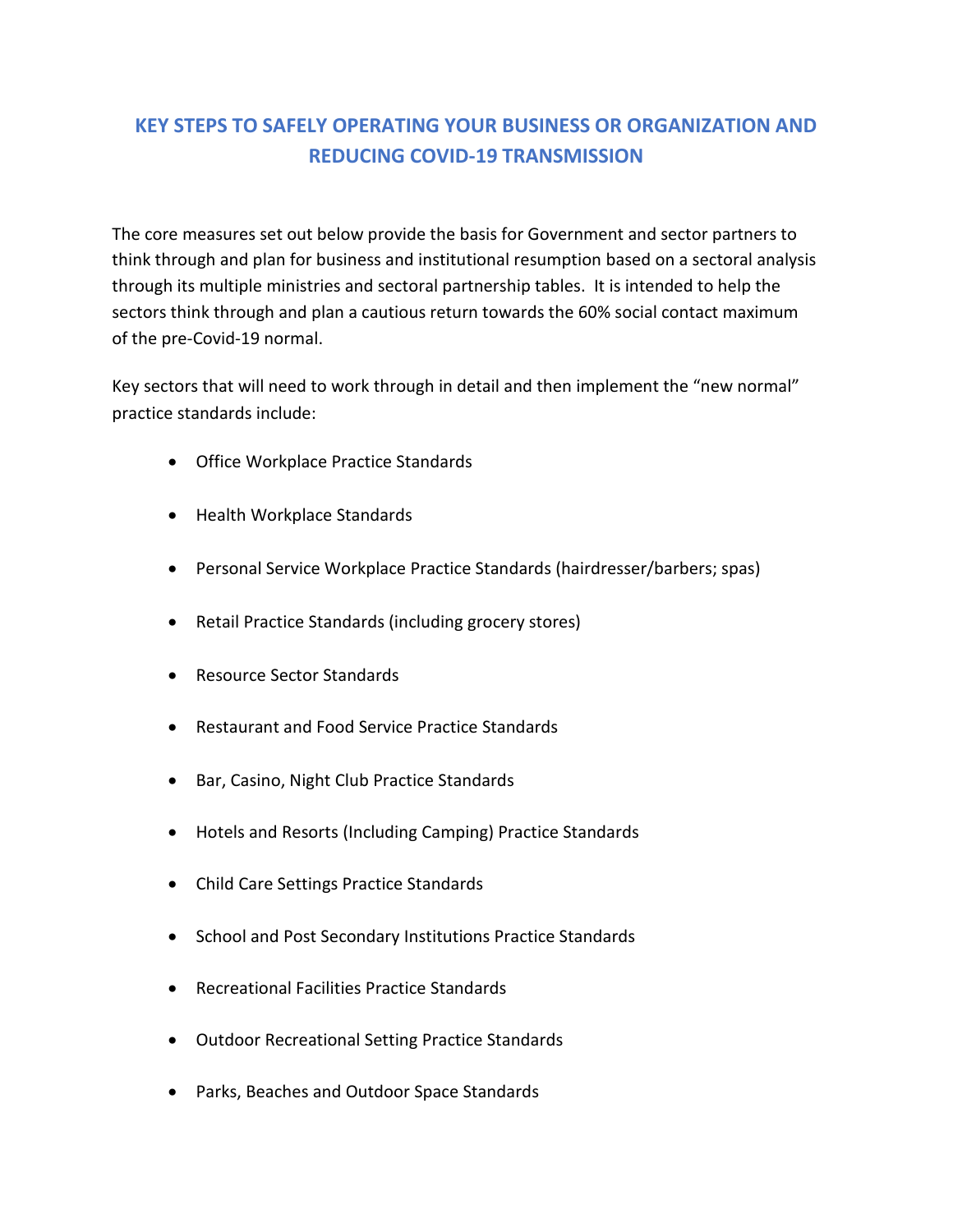- 1. You and your staff need to know the basic transmission facts and work with them:
	- Coronavirus is transmitted via **larger liquid droplets when a person coughs or sneezes but also potentially when they are talking in very close proximity to another person**. The virus in these droplets then can enter the body of another person when that person breathes in the droplets or when the droplets touch the **eyes, nose or throat** of that person.
	- This requires you to be in close contact less than the so-called social distancing of  $3 6$ feet. This is referred to as 'droplet' transmission and is believed to be the primary way COVID-19 is transmitted.
	- In addition, droplet transmission is much more likely when in close contact in an indoor setting. COVID-19 can also be transmitted through droplets in the environment if someone **touches the contaminated area then touches their face or eyes without cleaning their hands**. This speaks to the importance of regularly cleaning one's hands and also cleaning of high touch areas in the environment.
	- A key issue in transmission is the median incubation period (the time from infection to appearance of symptoms) and the serial interval (the time between successive cases) for the Covid-19 virus. The **serial interval for Covid-19 virus is estimated to be 5-6 days.**  The serial interval is 3 days for influenza with transmission taking place in the first 1-3 days of illness, **pre-symptomatic transmission** (transmission of the virus before the appearance of symptoms) being a major driver of transmission for influenza. For Covid-19 there are some emerging indications that there are people who can shed Covid-19 virus 24-48 hours prior to symptom onset, but at present, the WHO suggests that this **does not appear to be a major driver of transmission.** However, we need to acknowledge that there is debate about this and that at this time we cannot be categorical**.**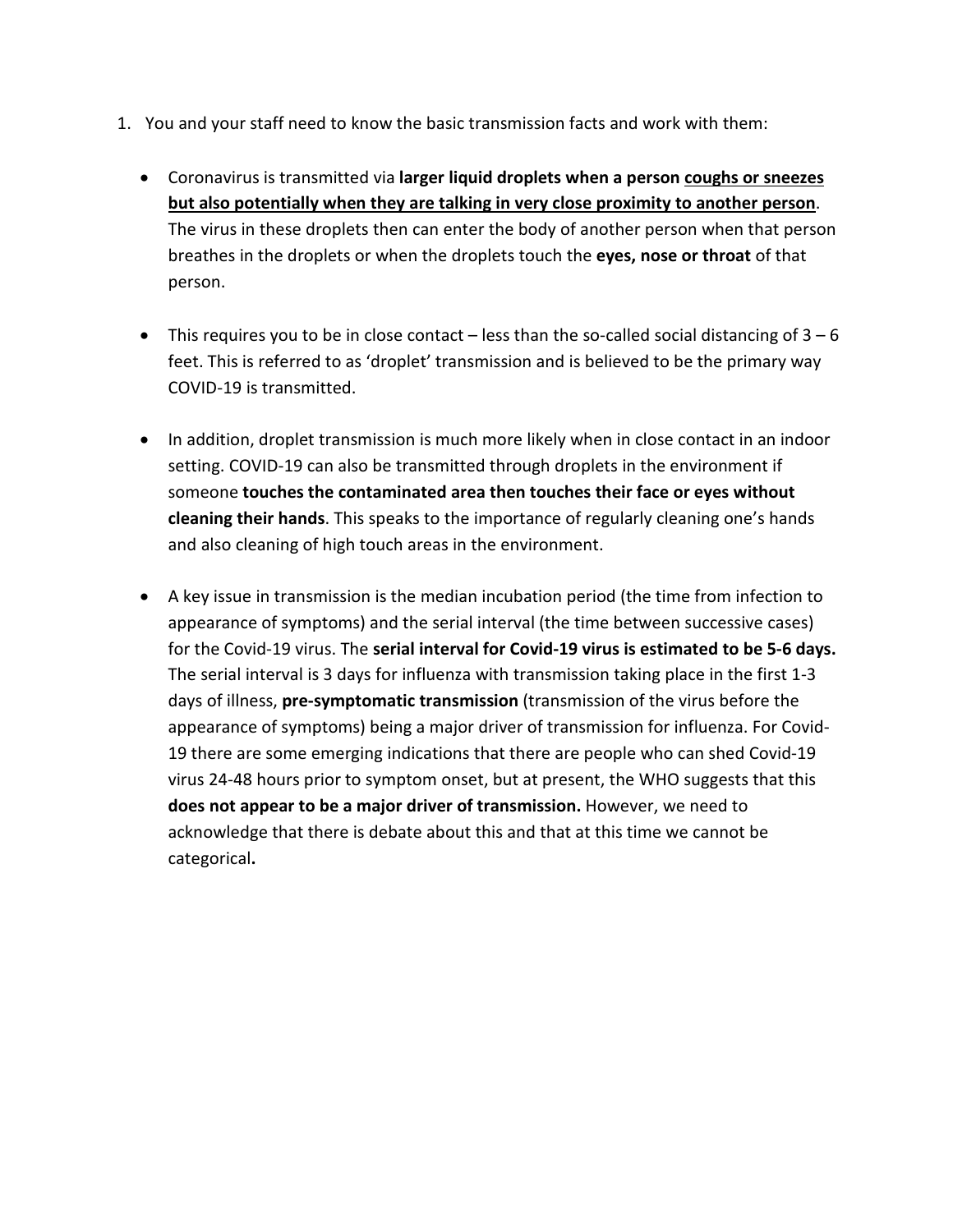- 2. Use the tool below to assess the risk of transmission from social interaction in your organizational settings based on two dimensions based on an assessment of low, medium, high:
	- (1) What is the **contact intensity** in your setting the type of contact (close/distant) and the duration of contact (brief/prolonged);
	- (2) What is the **number of contacts** in your setting the number of people present in the setting at the same time<sup>[1](#page-2-0)</sup>.



By doing these ratings you can position your organization on the risk matrix below:

<sup>&</sup>gt; Approximate number of people in setting at same time

<span id="page-2-0"></span> <sup>1</sup> John Hopkins University, Bloomberg School of Public Health, Centre for Health Security April 2020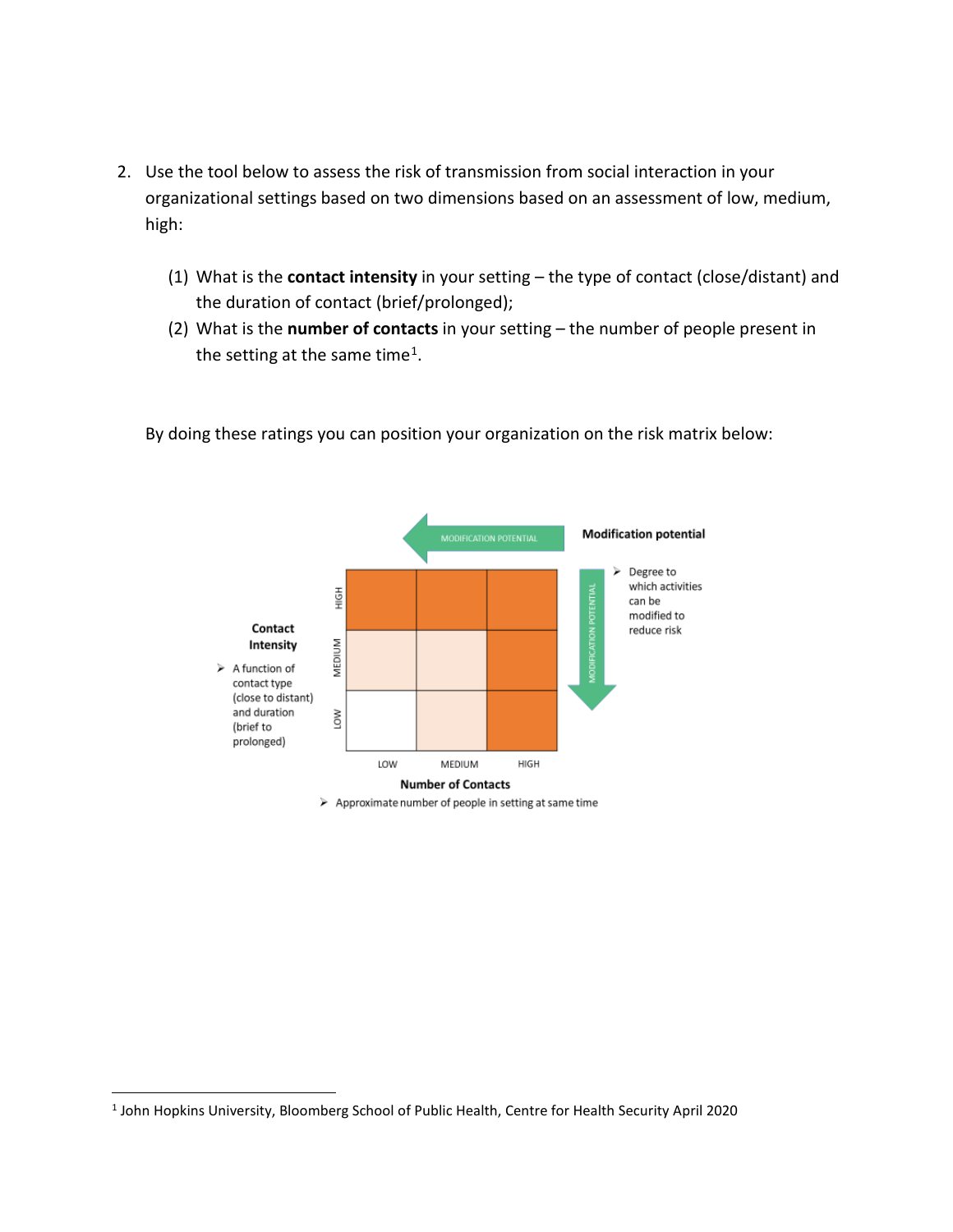- 3. Low is low risk; however, the medium and high categories are also subject to potential modification or controls which can help move you to a lower risk category by taking a range of actions:
	- Physical distancing measures measures to reduce the density (intensity and number of contacts) of people in your setting.
	- Engineering controls physical barriers (plexiglass for example).
	- Administrative controls rules and guidelines to help employees, students, customers reduce the risk of transmission.
	- Use of personal protective equipment in the form of non-medical masks.
- 4. Using the assessment and potential modifications or controls to further reduce risk of transmission, you are being asked to **develop an explicit plan for the measures you will implement and maintain over the coming 12-18 months** thinking through three areas that will become the "new normal" in terms of formal and required actions that are the basis for workplaces and commercial businesses being in operation until the PHO lifts the public emergency requirements:

### **Reducing Transmission - Personal Self Care in Organizational Settings**

This is the foundation to reduce transmission:

### **Core Personal Measures for the "New Normal":**

- o No hand shaking as the new norm.
- o Practice good hygiene (frequent hand washing with soap and water and use of hand sanitizers; avoid touching one's face; respiratory etiquette; disinfect frequently touched surfaces).
- o Maintain reasonable physical distancing as much as possible and use a nonmedical mask or face covering in situations where reasonable physical distancing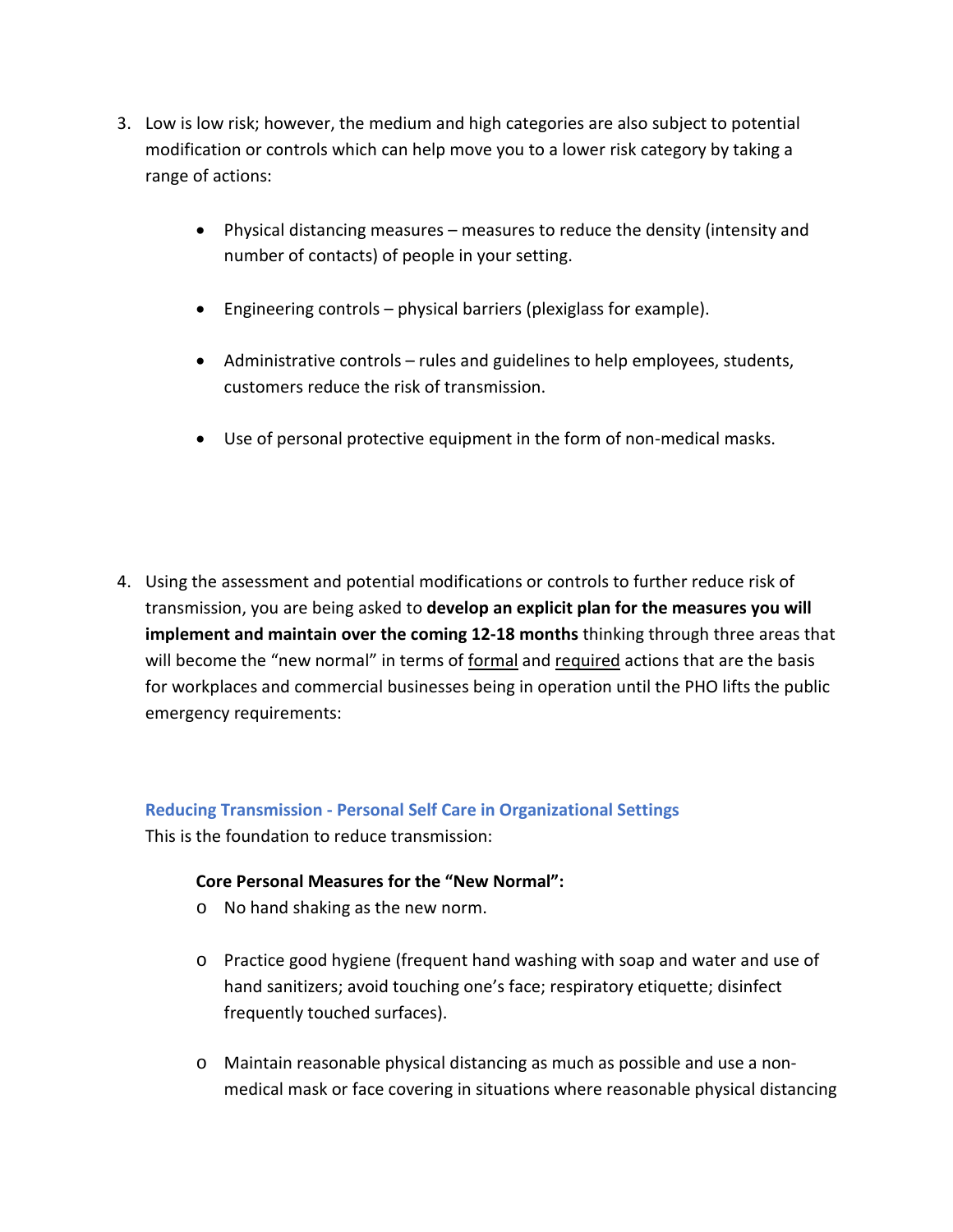cannot be consistently maintained, and engineering controls are not available (e.g. plexiglass barriers).

- $\circ$  If you have the symptoms of a cold, flu, or Covid-19 including a cough, sneezing, runny nose, sore throat, fatigue you must stay at home (not going to school/work) and keep a safe distance from others in your family until those symptoms have completely disappeared. Retail malls, shops, and supermarkets should implement clear policies to strongly encourage customers who have the symptoms of a cold, flu, or Covid-19 with any coughing or sneezing to not come into their stores through highly visible signage and verbal prompts if required.
- $\circ$  A further consideration are the extra precautions individuals should consider if they are at increased risk of a more severe illness because they are over 60 years old, or if they have compromised immune systems or underlying chronic medical conditions.

### **Reducing Transmission – Managing Social Interaction in Organizational Settings**

Social interaction is critical to our individual well-being and health. It is a key part of our organizational settings. Increased social interaction must balance this fundamental human need with key actions to reduce transmission. In addition to the personal measures set out above there are two additional measures can be taken to reduce transmission.

### **Core Social Interaction Measures for the "New Normal":**

- o Ensure congregate social settings (kitchens, staff rooms, canteens) in the organization maintain best practice in terms of social distance
- o Ensure increased cleaning through out the day when in use.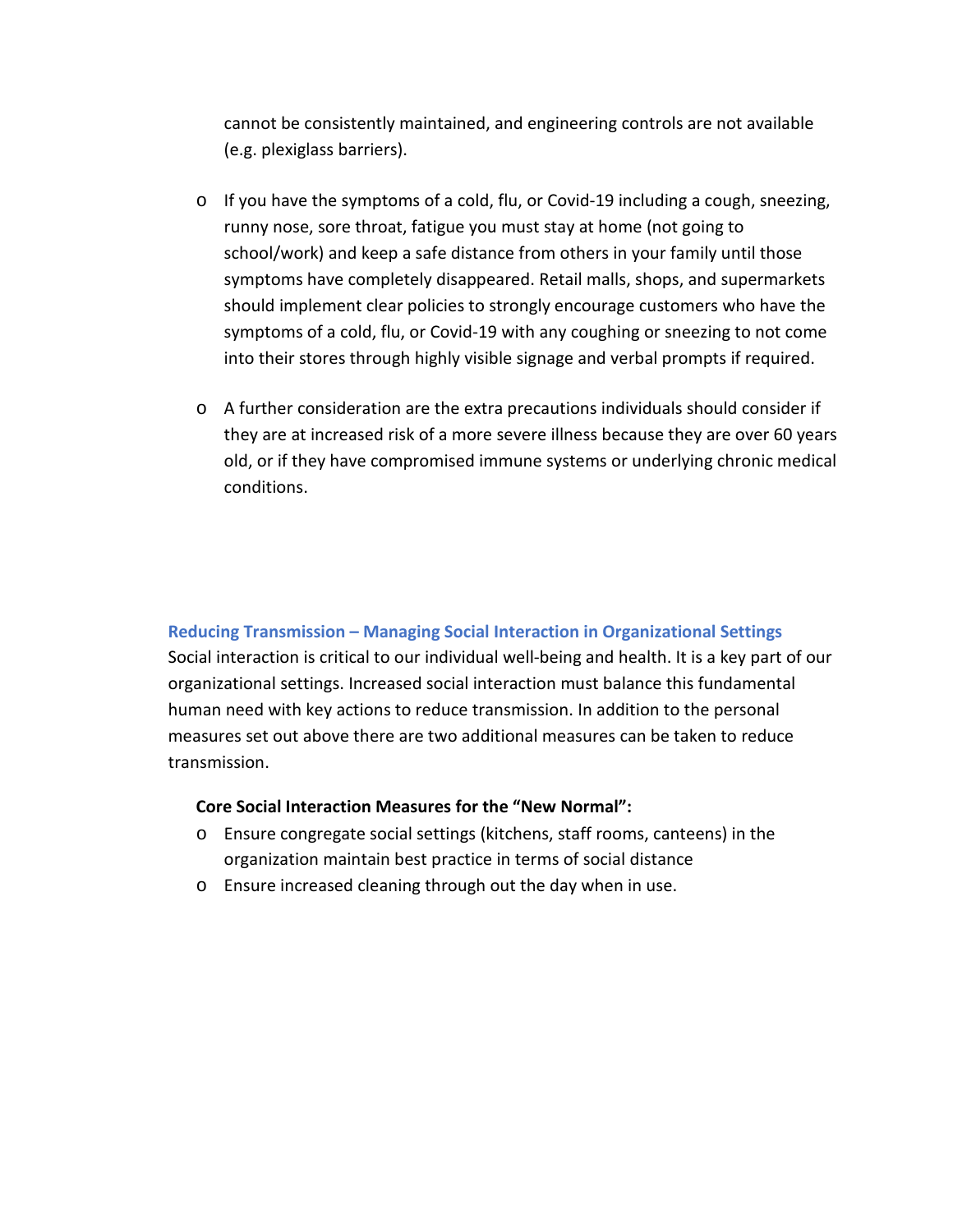### **Reducing Transmission – Implement Safe Organizational Practices**

### **Core Institutional and Work Place Measures for the "New Normal"**

- o You must have clear policies to enable and ensure that individuals who have the symptoms of a cold, flu, or Covid-19 including any coughing or sneezing should not come into the workplace. As part of opening up your specific settings, you should implement sick day policies for the coming twelve months that actively support individual staff being off sick more often or working safely at home during these illnesses. As employers you must take leadership in this regard.
- o For office-based organizations, where possible encourage working from home part of the time to reduce "contact intensity" and "number of contacts" in the work place. Where this is not possible or in addition to working from home policies, ensure employees have less contacts by using staggered shifts or work hours, creating smaller teams working together virtually; forgoing in person meetings as much as possible.
- o For retail organizations implement strategies that reduce contact intensity and number of contacts by continuing to promote sensible social distancing (3-6 feet) and sensible volume of customers in the retail space based on the transmission fact basics. The 50 number is for large social gatherings not larger shopping or retail spaces. Lining up outside retail stores, especially in the rain or cold winter months is not socially sustainable or healthy. A number of strategies can be used: increasing throughput of customers by maintaining a high number of check-outs; increasing hours of shopping to decrease density of customers; encourage or require utilization of basic non-medical masks to reduce the spread through individuals coughing, sneezing, or close interpersonal contact; manage or eliminate waiting areas; increased use of appointments or bookings; increased on-line shopping/deliveries and/or pickups; use of physical barriers such as plexiglass.
- o Focus on higher-risk populations including those 65+ and those with underlying medical conditions. Workplaces, retail and personal service businesses are encouraged to exercise greater accommodation for these age groups in terms of work space, more flexible hours of work or shopping (earlier, later, mid-day) or working at home options.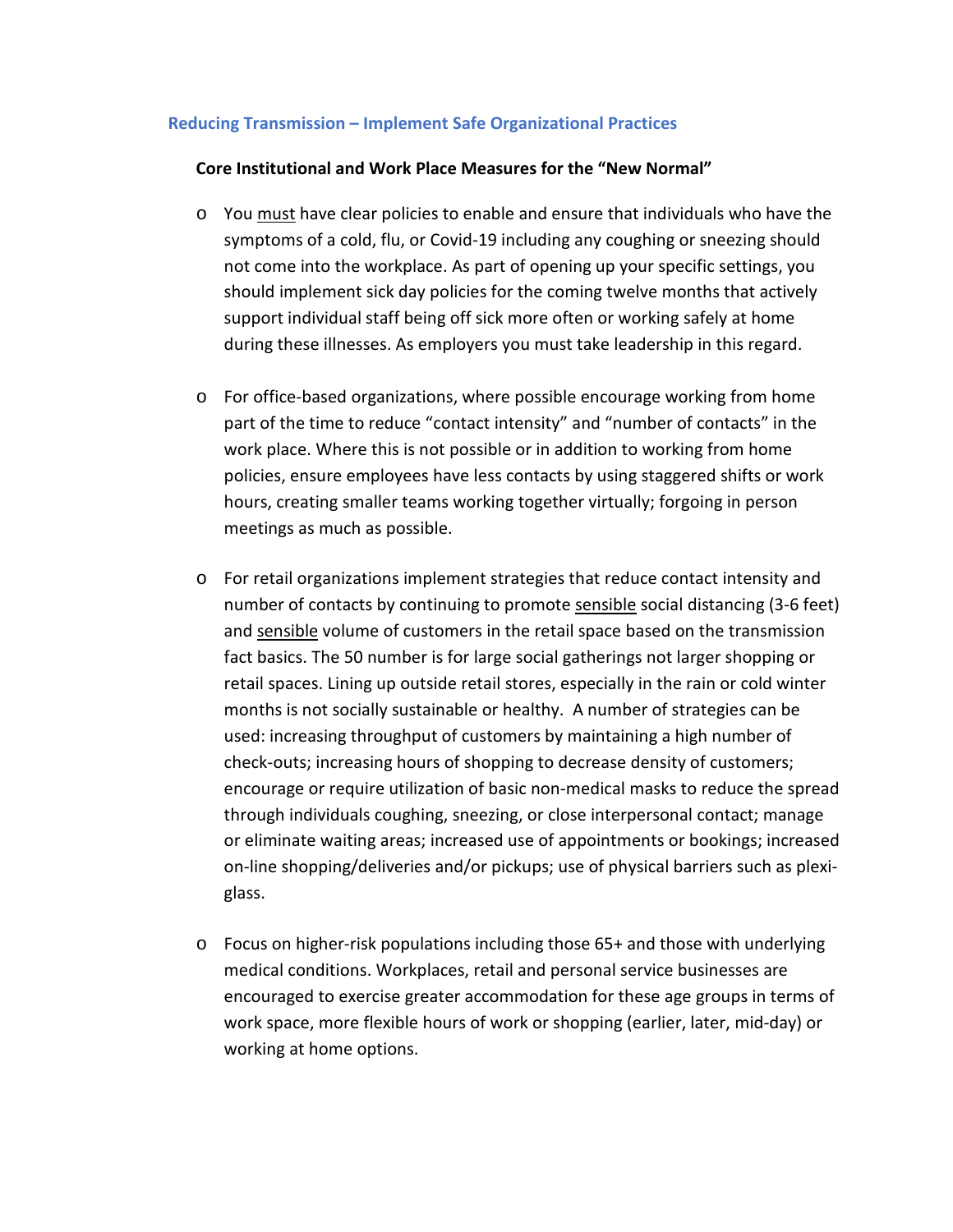- o Require and sustain higher levels of frequent cleaning of "high touch" areas in workplaces and retail outlets throughout the day and availability of hand sanitizer stands at entrances or around workplaces and shops.
- o Where appropriate and practical increase use of temporary physical barriers (such as plexiglass at service counters or checkouts).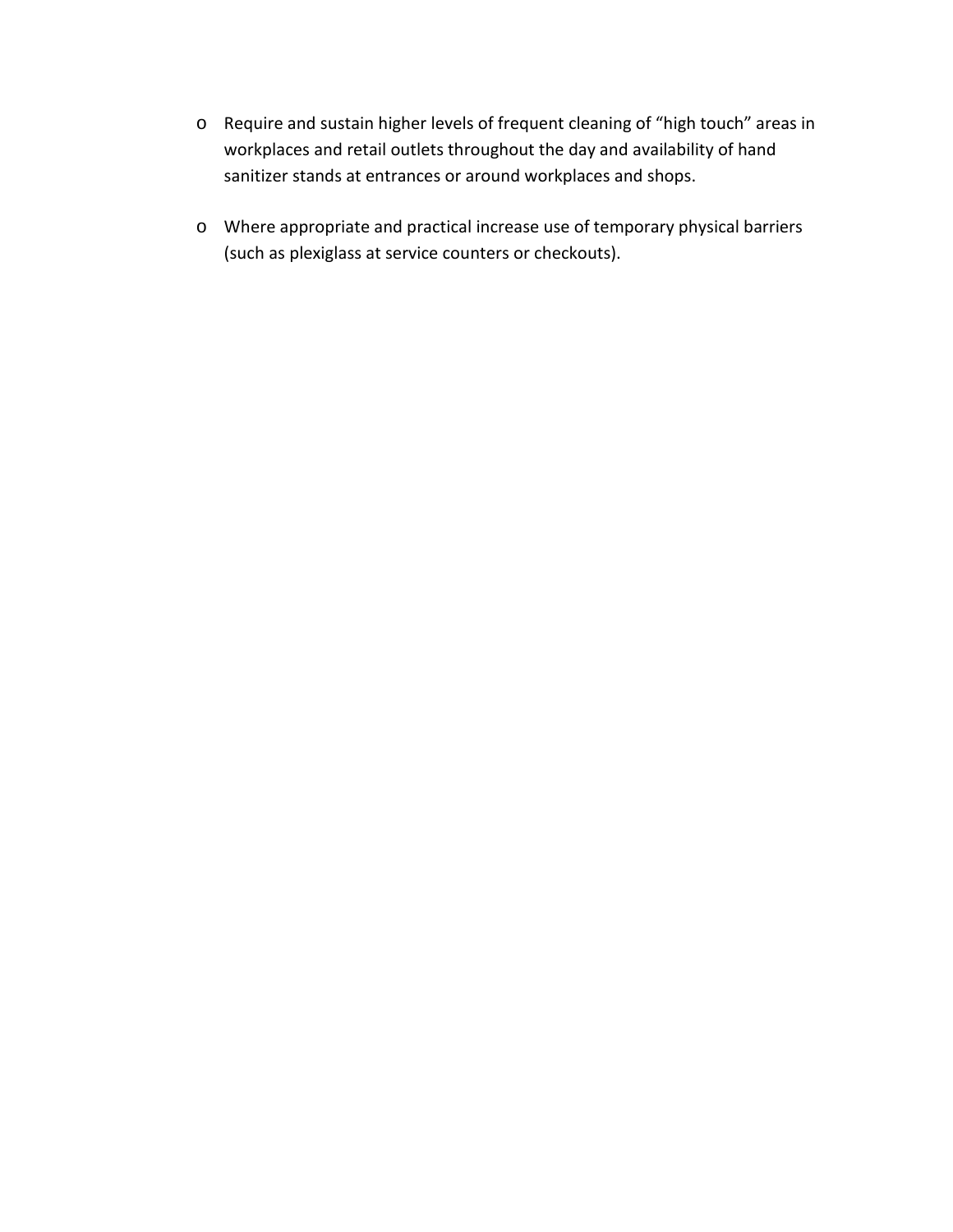## **Reducing Transmission – Daycare and Education Settings/Camps**

Daycares are an important part of the social infrastructure to support parents returning to work.

While it is well established that children are important drivers of influenza virus transmission in the community; for the COVID-19 virus, initial data indicates that **children are less affected than adults and that clinical attack rates in the 0-19 age group are low**. Further preliminary data from household transmission studies in China suggest that children are infected from adults, rather than vice versa. This is an important consideration with respect to school closures and reopening but is an area in which the evidentiary base will continue to develop.

The evidence of the impact of covid-19 on young adults appears to be evolving although the data to date suggests that they are more likely to experience mild symptoms.

In general, educational settings are critical to a child's and youth's psycho-social development as well as learning but also for younger children, important to a parent's ability to maintain employment. Any actions taken in this area should take in to consideration all these dimensions.

Recreation and involvement in sports are also important developmental activities for many children and young people.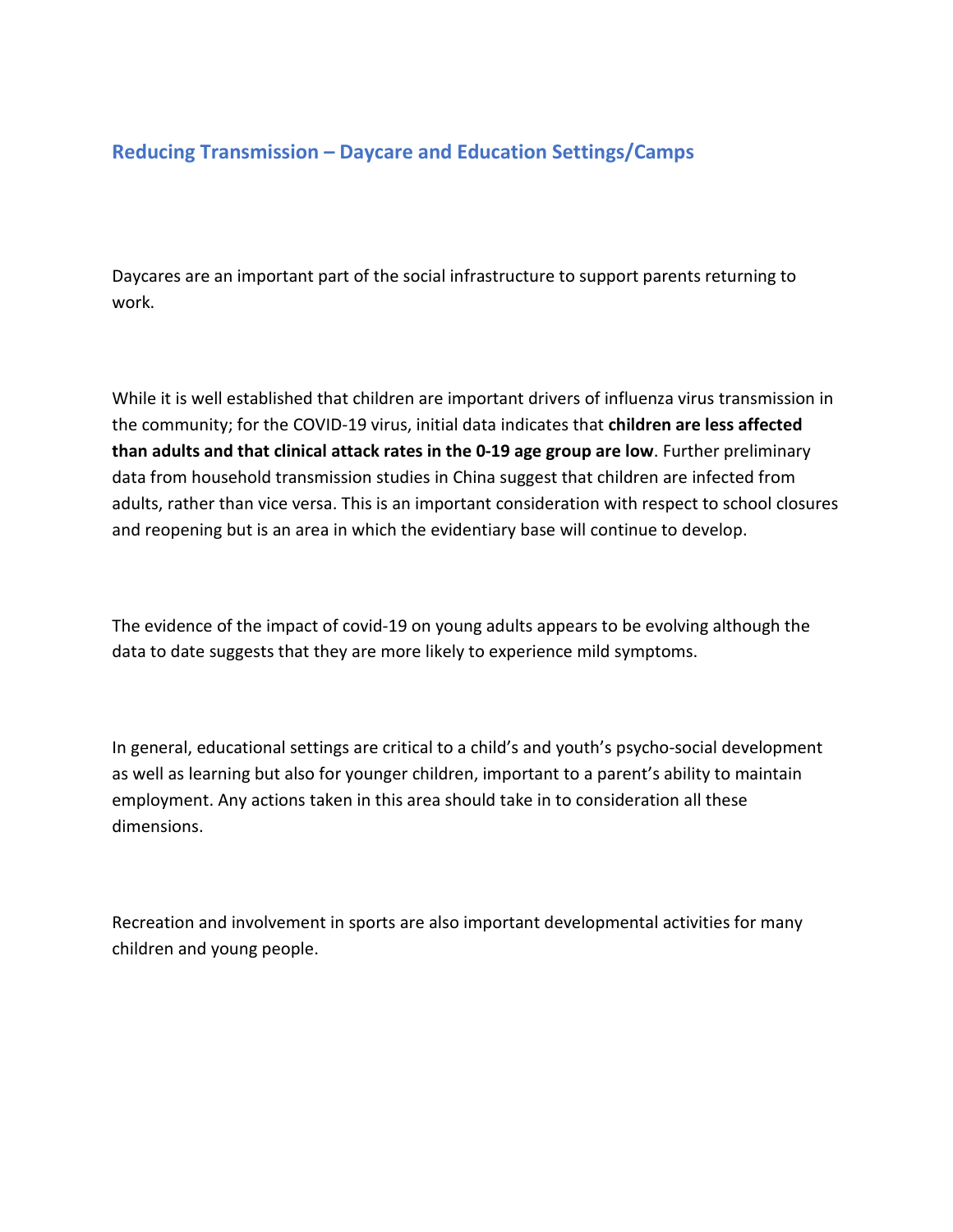# **Specific Additional Measures for Daycare and Education Settings/Camps for the "New Normal":**

### **Day Cares**

- o Routine daily symptom screening for all staff and students.
- o Routine and frequent environmental cleaning.
- o Explicit policy for children or staff who have the symptoms of a cold, flu, or Covid-19 with any coughing or sneezing not coming into daycare.

## **Schools (K-12)**

- o Routine daily screening for all staff and students.
- o Routine and frequent environmental cleaning.
- o Smaller class sizes, increased space between desks, alternating attendance arrangements, frequent hand washing, wearing non-medical masks for group activities and sports, and limiting group sizes.
- o Clear policy for children, youth and staff who have symptoms of a cold, flu, or COVID-19, with any coughing or sneezing not coming into school or taking part in extra curricular activities and sports.
- o Planning over the summer for increased use of remote online learning, especially for high school children.
- o Early arrival and self-isolation for 14 days of international students.